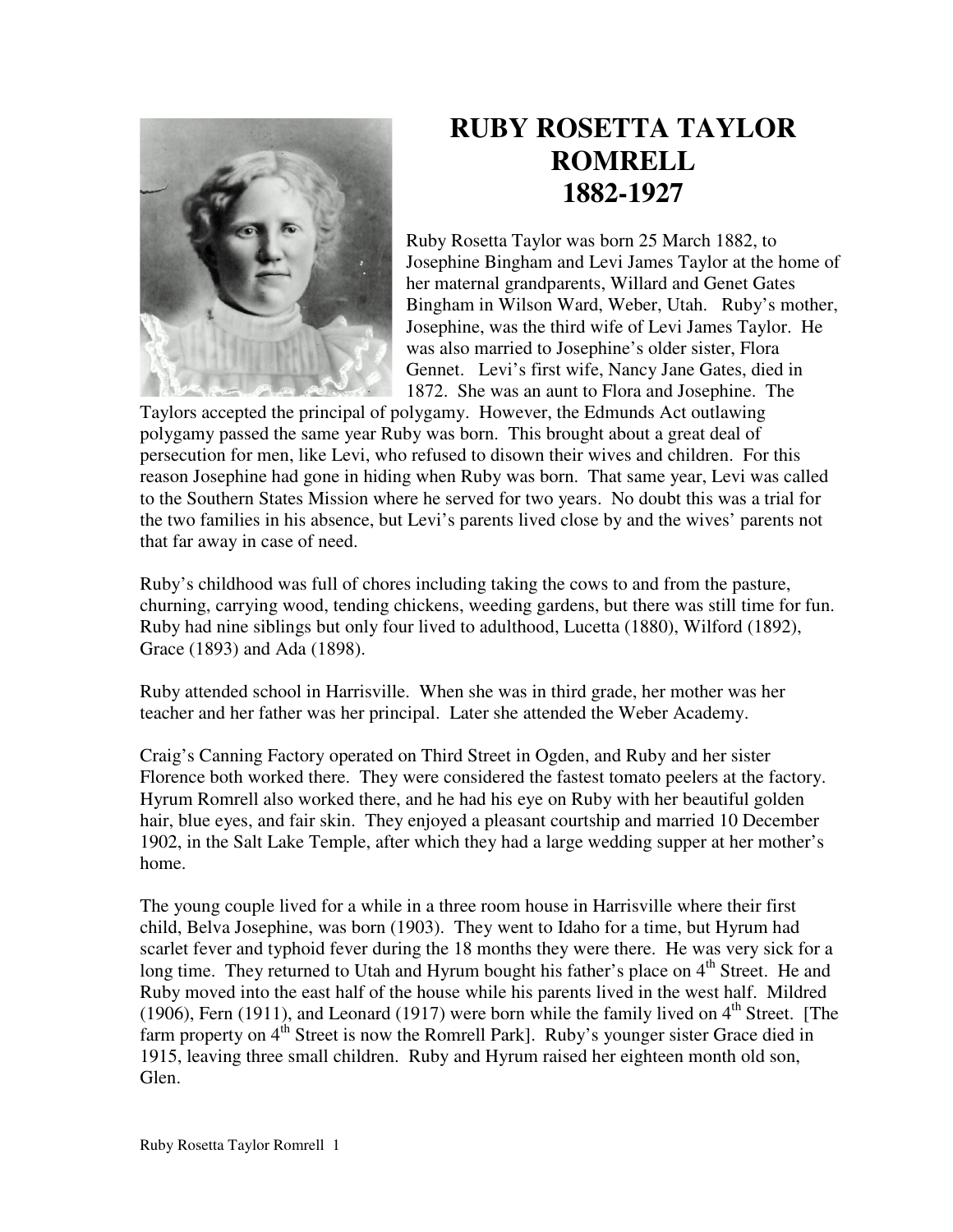In 1919, Hyrum quit work for the railroad. He sold the place on  $4<sup>th</sup>$  Street, and bought two houses. He worked the farm in Harrisville that he bought from Pleasant Green Taylor. Their son, Roland (1922), was born in Harrisville.

Ruby was active in the LDS Church. She was president of the Primary and religion class while they lived in the Lynn Ward. In about 1924, she took a course in practical nursing at the Dee Hospital, and when there was sickness, she was always willing to help out. She served as president of the Relief Society in Harrisville and also as president of the Farm Bureau. The Farm Bureau was very active in helping people learn sewing, dress making, cooking, and all types of homemaking. They sponsored a kitchen improvement contest and she won  $3<sup>rd</sup>$  place. One week each summer she would go to Logan to the Agricultural College Farmers Encampment with her family. It was a time of fun and education.

The family liked to picnic on Easter at a place they called "table rock" above the State Industrial School [200 North Washington Boulevard]. They stayed home on Monday evenings and had a family hour.

During the years 1924 to 1927, Ruby made soup for the school children's lunch at the Harrisville School. They were charged three cents a bowl. It was usually a vegetable or tomato soup, or chili. Hyrum helped her carry the container of soup to the school each day. Sometimes she served hot cocoa.

Ruby had a lovely flower garden. She developed her own special seeds, always selecting seeds from only perfect flowers. She won prizes for her flowers and loved to share them with others.

She suffered gall stone attacks for a number of years. She died 11 October 1927 of pneumonia which she contracted following surgery for gall stones. She is buried in the Ogden City Cemetery.

## **SOURCE:**

Hardy, Mildred R. Records.

Steiner, Fern R. "Ruby Rosetta Taylor Romrell." Unpublished manuscript. 10 Jan 1972.